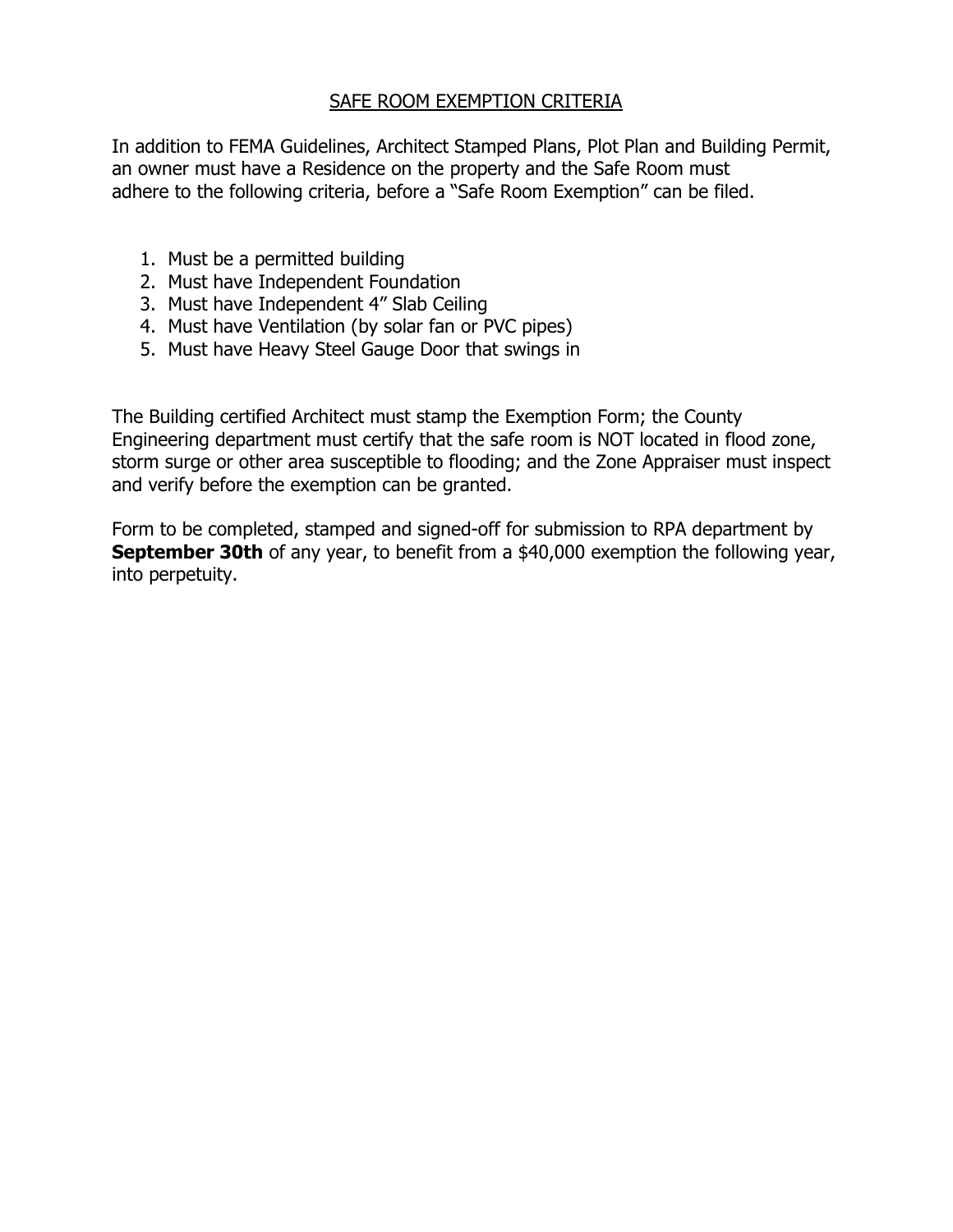R Form 1/2000 04/16/2018 Dept. of Finance

Print **II** Reset

## **COUNTY OF KAUAI DEPARTMENT OF FINANCE REAL PROPERTY ASSESSMENT DIVISION 4444 Rice Street, Ste. 454 Lihue, HI 96766-1326 Ph. (808) 241-4224**

## CLAIM FOR SAFE ROOM EXEMPTION (Chapter 5A-11.27, K.C.C. 1987)

Tax Key

| . |                                |  |  |     |  |
|---|--------------------------------|--|--|-----|--|
|   | Zone   Section   Plat   Parcel |  |  | CPR |  |
|   |                                |  |  |     |  |

Safe room exemption is hereby claimed from Real Property Tax by:

Claimant's Name:

Print or Type

Home Address:

Phone Number:

Signature of Claimant:

**Note: No exemption shall be granted unless an acceptable certification from an architect or structural engineer licensed to practice in the State of Hawai'i stating that the completed safe room meets the minimum FEMA and Building Code specifications for a safe room is submitted with this claim.** 

|                                                                                                                                                                                                                                                                       | Claim received by:<br><u>Claim received by:</u>                          | Date: ___________________                                                                          |
|-----------------------------------------------------------------------------------------------------------------------------------------------------------------------------------------------------------------------------------------------------------------------|--------------------------------------------------------------------------|----------------------------------------------------------------------------------------------------|
|                                                                                                                                                                                                                                                                       | (For Assessor)                                                           |                                                                                                    |
| other area susceptible to flooding.<br>Date: the contract of the contract of the contract of the contract of the contract of the contract of the contract of the contract of the contract of the contract of the contract of the contract of the contract of the cont | (To be completed by the Department of Public Works/Engineering)<br>Name: | I hereby certify that the above-mentioned building is not located in a flood zone, storm surge, or |